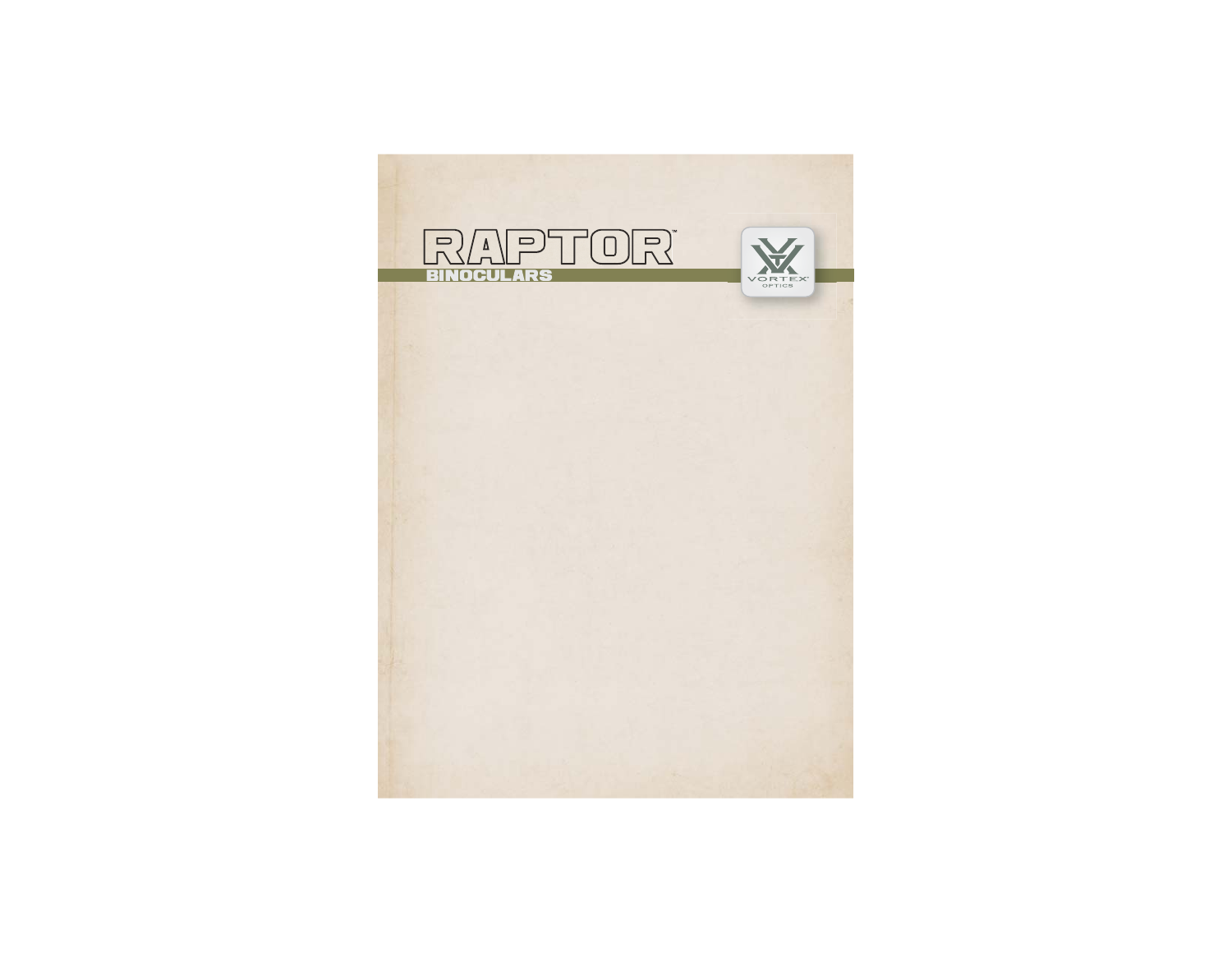



# **BASIC OPERATION**

#### **Adjust the eyecups**

The eyecups on a Raptor<sup> $M$ </sup> binocular twist up and down so any viewer can see the full field and enjoy comfortable viewing—with or without eyeglasses.

When not using eyeglasses or sunglasses, keep the eyecups fully extended. For the best viewing when viewing through eyeglasses, twist eyecups down.



#### **Adjust the interpupillary distance**

The interpupillary distance (IPD) is the distance between the centers of the left and right eye pupils. Match the IPD of your eyes to that of the binocular so that you see a single image that is free of shading.



Distance between the centers of the ocular lenses.



Rotate the binocular barrels inward or outward to line your eyes up with ocular lenses.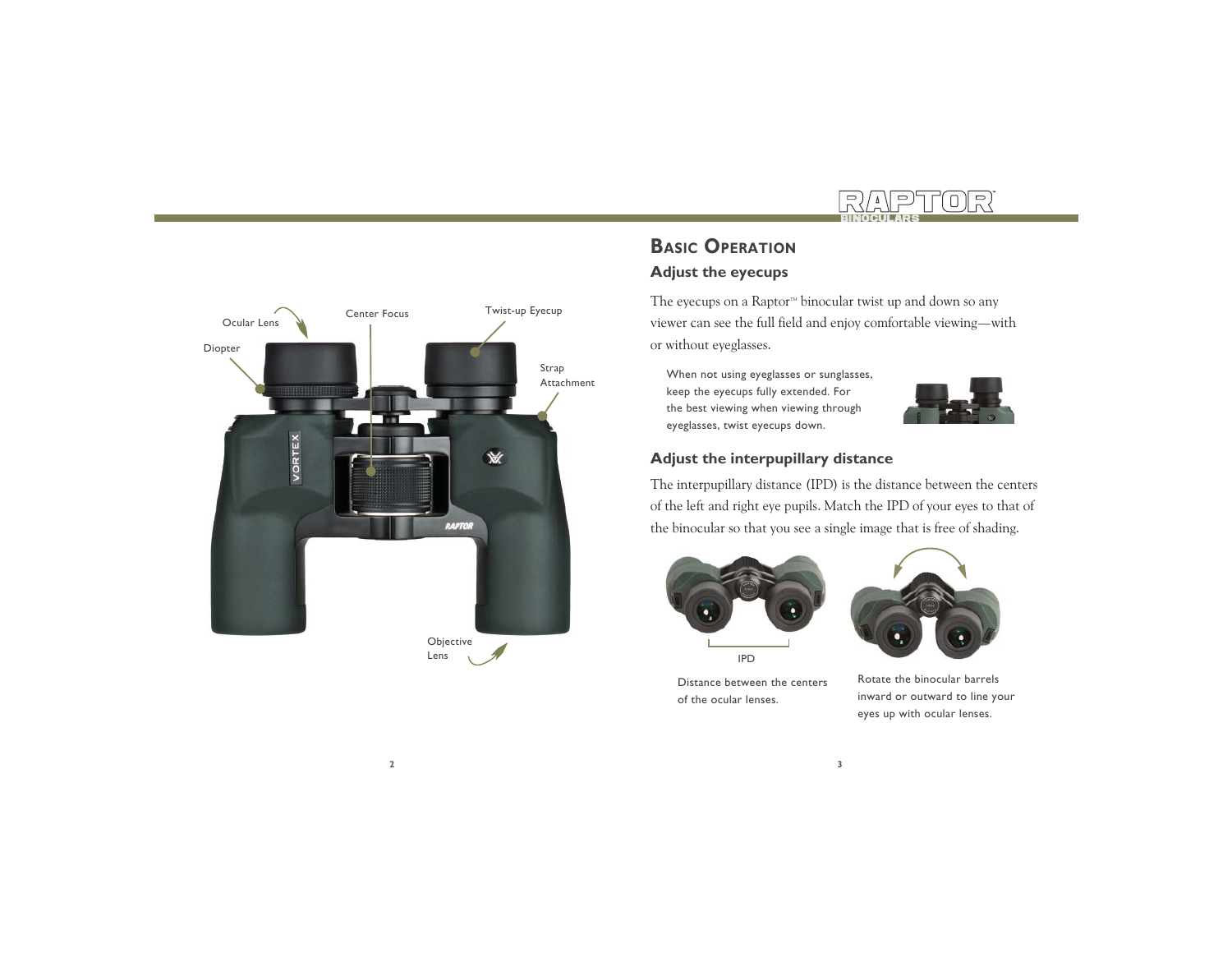

### **Properly focus the binocular**

For the best views, follow this two-step process to properly adjust the center focus and diopter. Choose an object that is about 20 yards away from you and stay in the same spot until you have adjusted the binocular for your eyes.

**1. Adjust the center focus**—start by closing your right eye

or covering the right objective lens with your hand. Focus your left eye on the object and adjust the center focus wheel until the image is in focus. Leave the center focus in this position as you adjust the diopter.



**2. Adjust the diopter**—start by closing your left eye or covering



the left objective lens with your hand. Look through your right eye and adjust the diopter ring (found on the right eyepiece) until the object is in focus. Make note of this diopter setting in

case you need to set it again. From this point on, you will only need to use the center focus wheel.

## **ACCESSORIES**

## **Carry Case**

The Raptor's protective case provides safe storage between viewing sessions. The carry strap is already attached to the case.

#### **Lens Covers**

The Raptor comes with a rainguard for the ocular lenses and tethered objective lens covers. Use these covers to protect the lenses whenever you are not viewing.

#### **Neckstrap**

Attach the padded neckstrap to the Raptor in three simple steps. Begin with the right barrel of the binocular and repeat the process for the left barrel.







1. Push a few inches of the strap through the strap attachment on the binocular.

2. Hold the buckle and thread the end of the strap through the buckle.

3. Adjust the overall length, then pull the tight until strap secured within the buckle.

*Note:* If using another type of strap, never attach metal o-rings directly onto the strap attachment.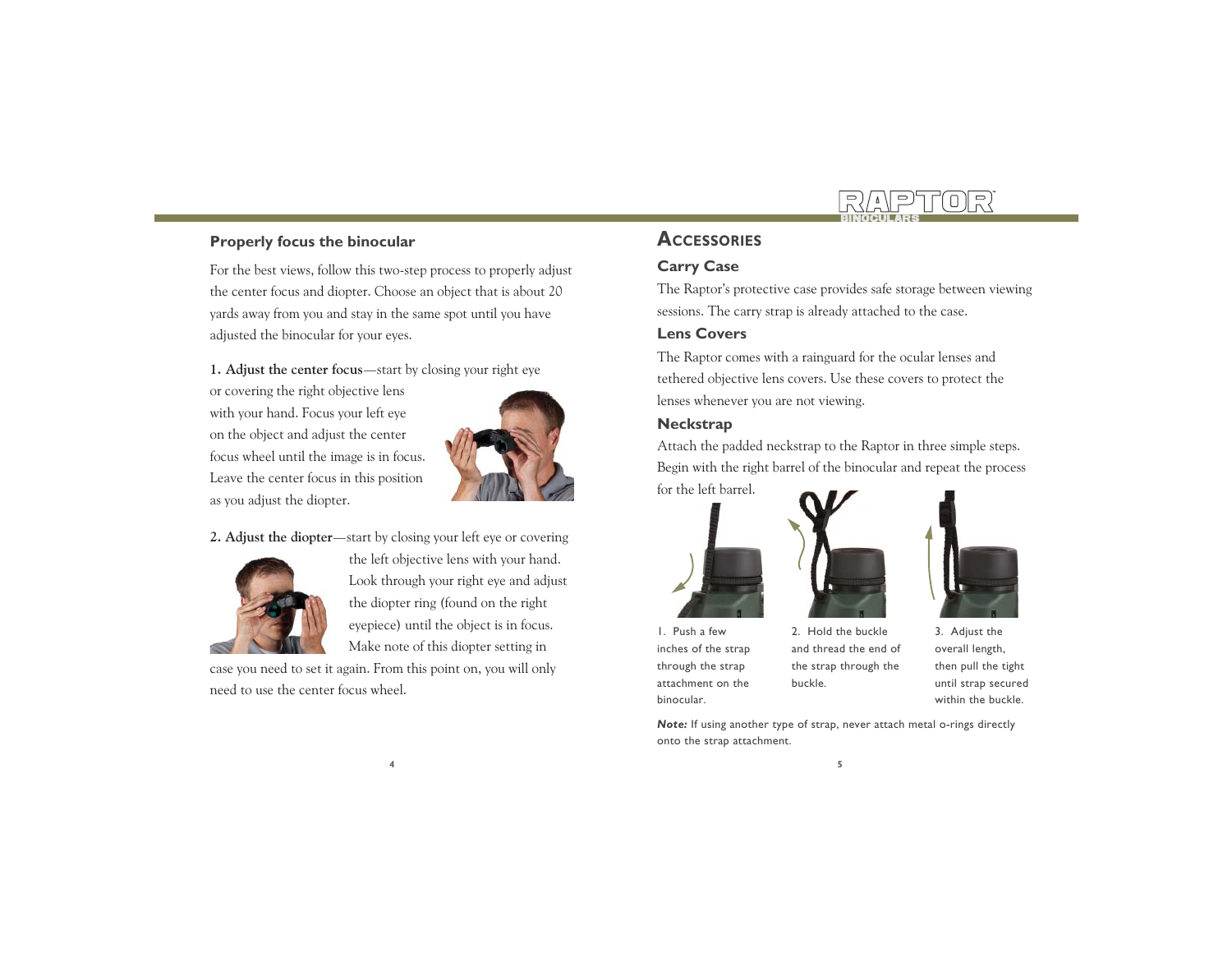

## **LENS CARE**

Maintain the optical brilliance of the Raptor binocular by keeping lens surfaces free of dirt, oils, and dust.

#### **Protect lenses while out in the field**

Make use of the provided eyepiece and objective lens covers to protect the lenses when not viewing. Then, store the Raptor in its carry case between viewing sessions.

#### **Keep lenses clean**

In order to enjoy the best views through your Raptor binocular, take time to regularly clean the exterior lenses:

**1. Remove any dust or grit from lenses before wiping.** Use a can of pressurized air, soft camel hair brush, or an acrylic optical brush.

**2. Clear lenses of smudges, fingerprints, or eyelash oil.** Fog the lenses with your own breath, then use a non-abrasive lens cloth to clean the lenses.



*Note:* Use lens cleaning fluid and optical paper to clean lenses. Never use facial tissue, heavy cotton, or flannel clothing on lenses—these materials can scratch the surface of a lens.

*Caution:* Binoculars are not intended for looking at the sun, or any other intense light source. Such viewing could damage the retina and cornea of your eyes—even to the point of causing blindness.

## **THE VIP WARRANTY**

We build optics based on our commitment to your absolute satisfaction. That's why Vortex products are unconditionally guaranteed and we make this Very Important Promise to you—a Very Important Person.

Rest assured that in the event your Raptor binocular becomes

damaged or defective, Vortex Optics will repair or replace the binocular at no charge to you. Call Vortex Optics at 800-426-0048 for prompt, professional, and friendly service.



Vortex Optics 2120 West Greenview DriveMiddleton, WI 53562 service@vortexoptics.com

Visit *www.vortexoptics.com* for more information. Canadian customers may visit *www.vortexcanada.net* for customer service information.

*Note:* The VIP warranty does not cover theft, loss, or deliberate damage to the product.